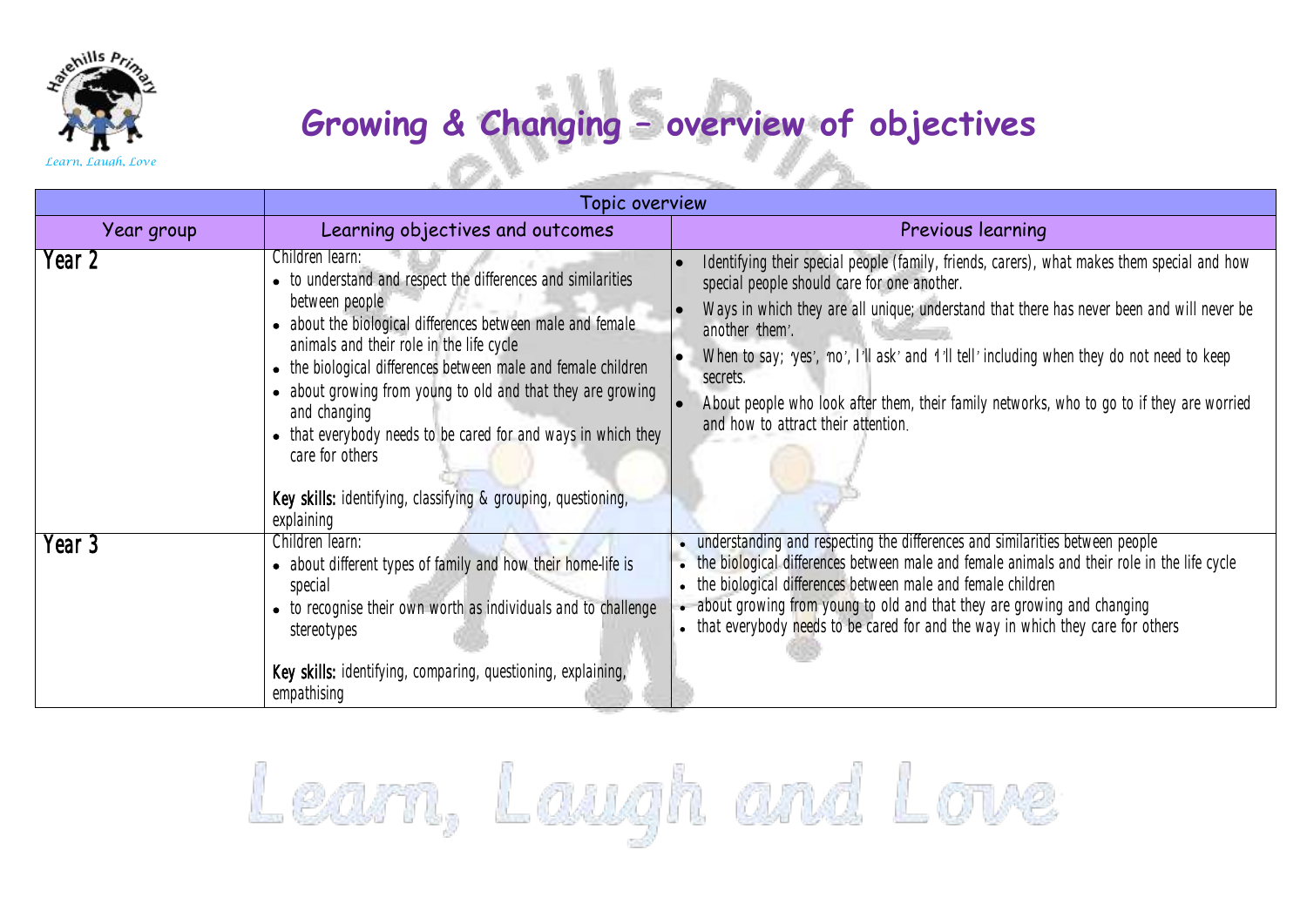| Year 4 | Children learn:<br>• about the way we grow and change throughout the human<br>lifecycle<br>• the physical changes associated with puberty<br>about the impact of puberty on physical hygiene and<br>strategies for managing this<br>• To ask and answer each other's questions about puberty<br>with confidence.<br>• To seek support and advice when they need it.<br>Key skills: identifying, challenging, questioning, explaining,<br>empathising, considering                                                                                                                                                                              | • about different types of family and how their home-life is special<br>• to recognise their own worth as individuals and to challenge stereotypes                                                  |
|--------|------------------------------------------------------------------------------------------------------------------------------------------------------------------------------------------------------------------------------------------------------------------------------------------------------------------------------------------------------------------------------------------------------------------------------------------------------------------------------------------------------------------------------------------------------------------------------------------------------------------------------------------------|-----------------------------------------------------------------------------------------------------------------------------------------------------------------------------------------------------|
| Year 5 | Children learn:<br>• to recognise changes that happen in someone's life and<br>explain why puberty is an important time of change.<br>• what menstruation and wet dreams are<br>about the changes that occur during puberty and why it is<br>important to keep clean<br>• about how puberty affects emotions and behaviour and<br>strategies for dealing with the changes associated with<br>puberty<br>• to ask and answer each other's questions about puberty<br>with confidence.<br>to seek support and advice when they need it.<br>Key skills: identifying, challenging, questioning, explaining<br>concluding, empathising, considering | • about the way we grow and change throughout the human lifecycle<br>• the physical changes associated with puberty<br>• the impact of puberty on physical hygiene and strategies for managing this |

Learn, Laugh and Love